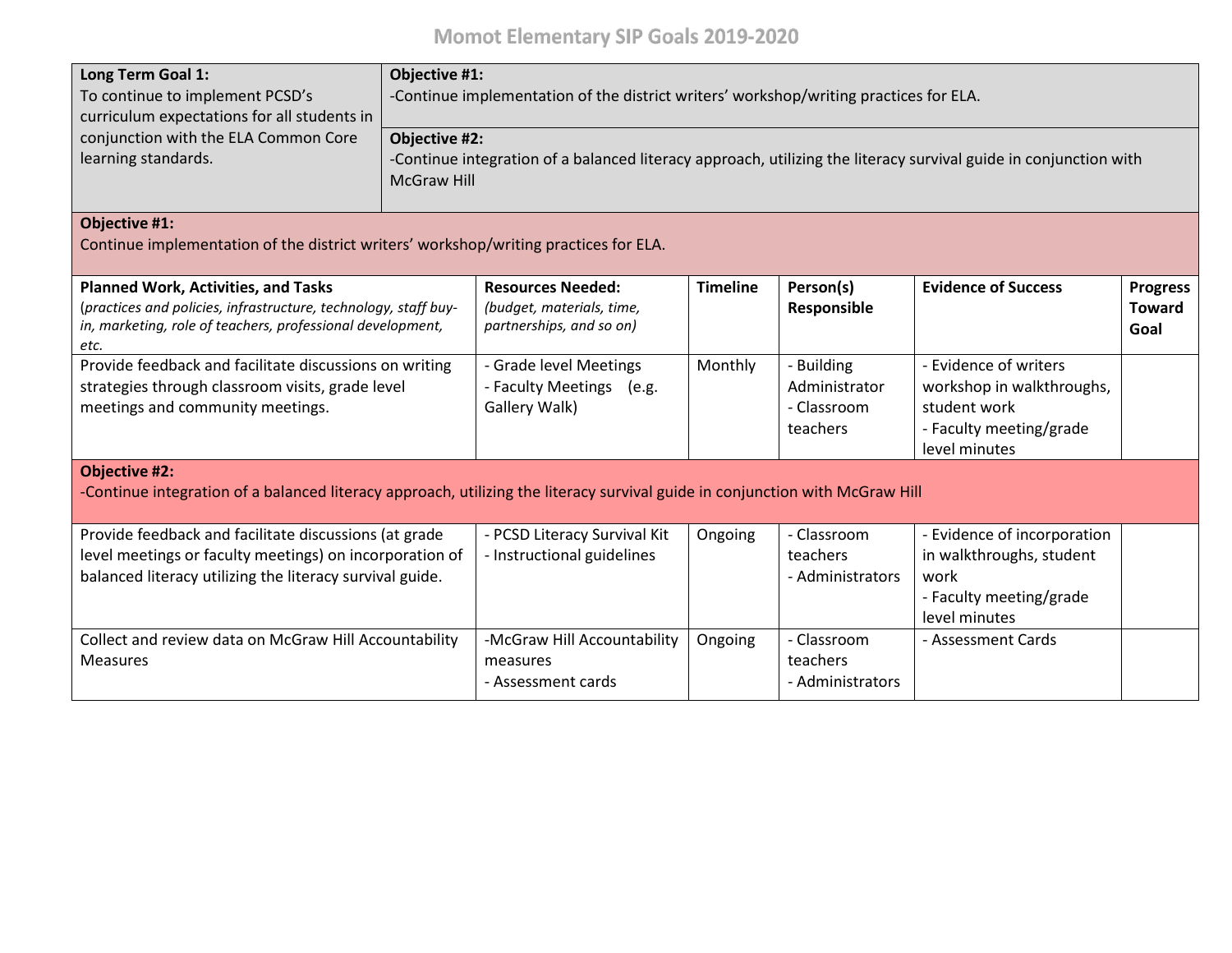## **Momot Elementary SIP Goals 2019-2020**

| <b>Long Term Goal 2:</b><br>Implement Ci3T approach to<br>academic and                                                                                                                                                                | Objective #1:<br>-Continue implementation of the CI3T pathway to provide intensive and strategic ELA interventions for qualifying students.<br>Objective #2: |                                                                                                 |                                               |                                                                                             |                                                                                                                       |                                          |
|---------------------------------------------------------------------------------------------------------------------------------------------------------------------------------------------------------------------------------------|--------------------------------------------------------------------------------------------------------------------------------------------------------------|-------------------------------------------------------------------------------------------------|-----------------------------------------------|---------------------------------------------------------------------------------------------|-----------------------------------------------------------------------------------------------------------------------|------------------------------------------|
| behavioral/social-emotional<br>needs.                                                                                                                                                                                                 | -Implement a revised PBIS tiered behavior framework with defined universal expectations for students.                                                        |                                                                                                 |                                               |                                                                                             |                                                                                                                       |                                          |
| <b>Objective #1:</b><br>-Implement the CI3T pathway to provide intensive and strategic interventions for qualifying students.                                                                                                         |                                                                                                                                                              |                                                                                                 |                                               |                                                                                             |                                                                                                                       |                                          |
| <b>Planned Work, Activities, and Tasks</b><br>(practices and policies, infrastructure, technology, staff<br>buy-in, marketing, role of teachers, professional<br>development, and so on)                                              |                                                                                                                                                              | <b>Resources Needed (budget,</b><br>materials, time, partnerships,<br>and so on)                | <b>Timeline</b>                               | Person(s)<br>Responsible                                                                    | <b>Evidence of Success</b>                                                                                            | <b>Progress</b><br><b>Toward</b><br>Goal |
| Continue to use AIMSWeb and classroom data along<br>with diagnostic assessments and to identify<br>appropriate academic interventions.                                                                                                |                                                                                                                                                              | - CI3T Pathway<br>- AIS Interventions and<br>Materials<br>- CST Meetings<br>-Data Team Meetings | Ongoing                                       | - AIS Providers<br>- School<br>Psychologists<br>- Building<br>administrators<br>- Data Team | - Student growth<br>demonstrated in progress<br>monitoring data<br>- Adherence to the<br>filtration system            |                                          |
| Review intervention data (pacing, student progress,<br>anonymous look for results) from all CI3T providers.                                                                                                                           |                                                                                                                                                              | Data Team Meetings<br>$\overline{\phantom{a}}$<br>Ci3T Program Data<br><b>Tracking sheets</b>   | Monthly                                       | Data team                                                                                   | - Staff Pacing and Student<br>Growth shown through<br>in-program progress<br>monitoring                               |                                          |
| <b>Objective #2:</b><br>-Implement a revised PBIS tiered behavior framework with defined universal expectations for students, incentives for positive behavior and clear responses to<br>problem behavior.                            |                                                                                                                                                              |                                                                                                 |                                               |                                                                                             |                                                                                                                       |                                          |
| <b>Planned Work, Activities, and Tasks</b>                                                                                                                                                                                            |                                                                                                                                                              | <b>Resources Needed</b>                                                                         | <b>Timeline</b>                               | Person(s)<br>Responsible                                                                    | <b>Evidence of Success</b>                                                                                            | <b>Progress</b><br><b>Toward</b><br>Goal |
| Teach school-wide rules and behavioral expectations<br>to students across all settings in school during the<br>first week of school and during pre-determined<br>booster sessions (January)                                           |                                                                                                                                                              | - SWIS Data<br>- Universal Team<br>- PBIS Framework                                             | September<br>January<br>(Review as<br>needed) | -Universal Team<br>- Staff<br>- Administrators                                              | -Documentation of dates<br>and procedures for<br>teaching and re-teaching<br>of expectations<br>-Decreased ODR trends |                                          |
| Establish classroom management plans that teach<br>expectations, provide positive reinforcement and<br>address behaviors through: non-verbal cues,<br>restating expectations, providing reflection and re-<br>teaching opportunities. |                                                                                                                                                              | <b>Effective Classroom</b><br>Plan<br>Universal Team                                            | Ongoing                                       | <b>PBIS Team</b><br>Staff<br>Administrators                                                 | Effective classroom<br>management plans<br>for all areas (posted)<br><b>ODR/CDR Data</b><br>Review                    |                                          |